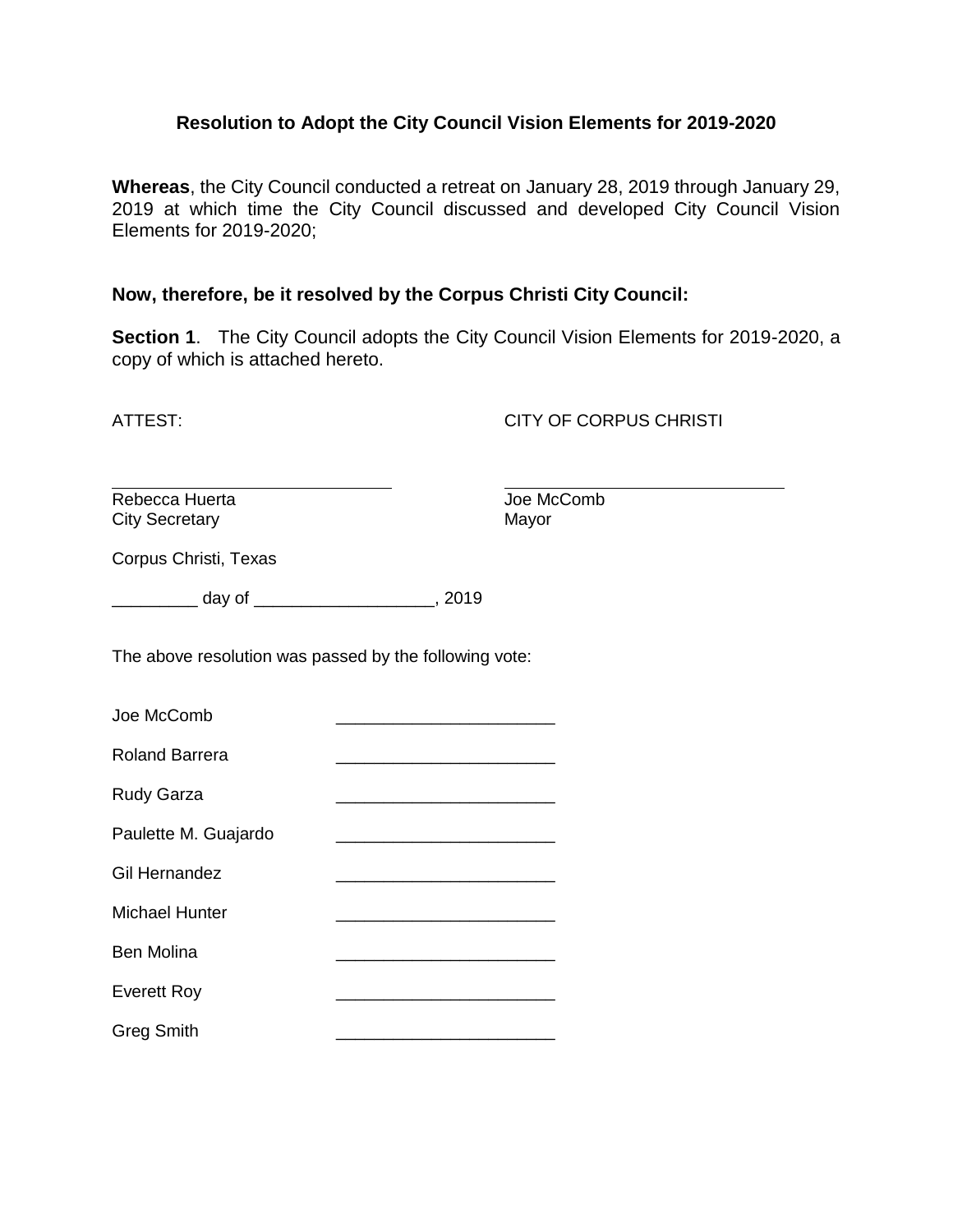### **CITY COUNCIL VISION ELEMENTS FOR 2019-2020 Page 1 of 2**

## **Vision Element #1: Residents Live in Relative Safety and Comfort**

A. Establish a long-term sustainable plan for Police and Fire Departments.

B. Improve preventative maintenance, or create preventative maintenance plans, for City assets.

C. Develop a long-term sustainable plan for residential (and arterial and collector) streets.

D. Improve enforcement of code violations (shorter response time, more aggressive response).

# **Vision Element #2: Infrastructure and Public Services Rated Sound, Reliable Fiscally Responsible**

A. Create an uninterruptible water supply; complete a plan for criteria to move forward on a supply after studies are completed.

B. Review the City's storm water drainage funding: determine how to fund storm water needs and how to best manage the City's storm water budget (including its governance model), as well as establish and/or update a long-term plan for program.

C. Develop a comprehensive listing of infrastructure needs to address future population growth in Corpus Christi, and evaluate the City's continued growth areas and projects that may be required in the future.

D. Review and consider a restructure of development fees.

## **Vision Element #3: Greater Downtown (including North Beach) Increasingly Vibrant, Natural Assets Strengthened**

A. Simplifying, clarifying, and problem-solving within its regulatory environment for the building, rehabilitation, and development of downtown and for events held across the City; improve user-friendliness and accelerate the regulatory approval process.

B. Collaborate with Texas A&M Corpus Christi on a 3-year plan for a University presence downtown.